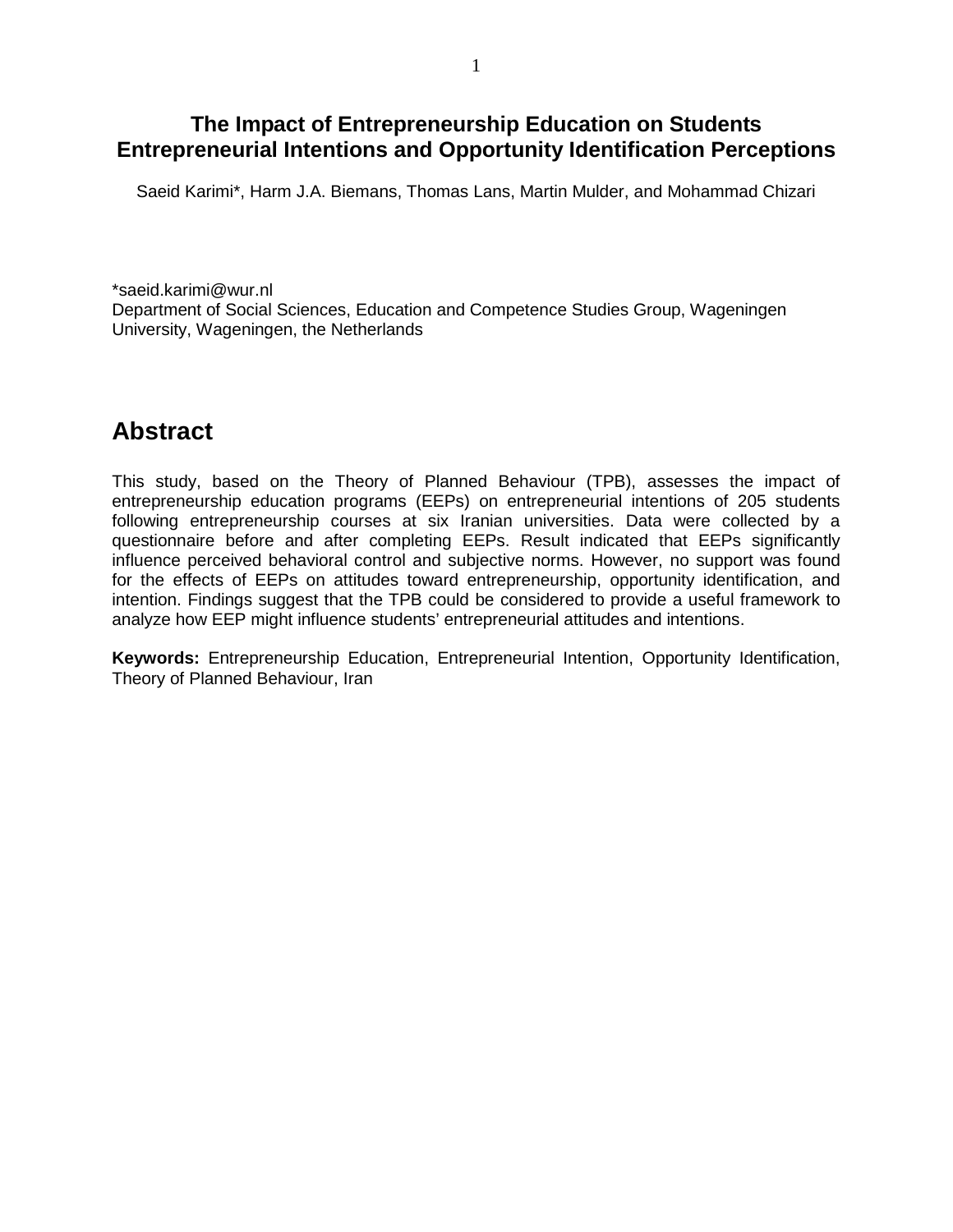#### **Introduction**

Entrepreneurial education is a fast growing area and hot topic in colleges and universities all around world and its supposed benefits have been much praised by researchers and educators; nevertheless, the outcomes and effectiveness of entrepreneurship education programs (EEPs) has remained largely untested (Pittaway & Cope, 2007; von Graevenitz et al., 2010). According to Alberti et al. (2004) the first and the most important area for further investigation should lie in assessing the effectiveness of these programs. However, there is an important question that needs to be answered: how should entrepreneurship education be assessed. One of the most common ways to evaluate an entrepreneurship education program is to assess individuals' intentions to start up a new business. Intentionality is central to the process of entrepreneurship (Bird, 1988; Krueger, 1993) and the studies show that entrepreneurial intentions (EI) are a strong predictor of entrepreneurial behavior. Nonetheless, the impact of EEPs on EI to set up a business is poorly understood at present and it has remained relatively untested (Kruegel and Brazeal, 1994; Souitaris et al. 2007; Peterman and and Kennedy, 2003; Athayde, 2009; von Graevenitz et al., 2010).The Theory of Planned Behaviour (TPB) is very well applicable to evaluating EEPs (Weber, 2012) and it has been empirically used to assess the impact of EEPs on the EI of the students by some researchers and successfully proven its strength (Fayolle and Gailly, 2006; Souitaris et al., 2007). As such, it is considered as providing a useful framework to analyze how EEPs might influence students regarding their EI. Moreover, developing opportunity identification abilities is a key element of entrepreneurship process that EEPs should enhance this competency and act upon it (Linan et al., 2011; Kourilsky, 1995). However, there is by now little empirical studies regarding the effects of education on this competency (Nixdorf and Solomon, 2007; Alsos and Kaikkonen, 2004).

In the present study, therefore, the effects of EEPs on two first important elements of entrepreneurship process, i.e., entrepreneurial intention and ability to identify opportunity business are assessed. We suggest that if EEPs prim students to perceive entrepreneurship desirable and feasible, and if these programs help students to believe in their ability to identify new business opportunities and start up a business, then they are more likely to start their own business.

### **Literature Review and Hypotheses**

In social psychology literature, intentions have proved to be a strong predictor of planned individual behaviors, especially when that the behavior is rare, difficult to observe, or involves unpredictable time lags (Krueger, Reilly and Carsrud, 2000); entrepreneurship is a typical example of such planned and intentional behavior (Bird, 1988; Krueger and Brazeal, 1994).

There is a vast body of literature arguing that intentions play a very pertinent role in the decision to start a new business (Linan and Chen, 2009). As a consequence, during the last recent years, employment status choice models that focus on entrepreneurial intention have been the subject of considerable interest in entrepreneurship research (Krueger and Carsrud, 1993; Kolvereid, 1996).

In these models career intention is seen as the immediate antecedent of behavior (such as starting a business). Intentions in turn are determined by attitudes, and attitudes are affected by 'exogenous influences' such as traits, education, demographics and situational variables (Ajzen, 1991; Kolvereid, 1996; Krueger, 2003; Segal, Borgia & Schoenfeld, 2005; Souitaris et al., 2007). Among intention models, one of the most widely researched is Theory of Planned Behavior (TPB) (Ajzen, 1988, 1991). The efficacy and ability of TPB to predict entrepreneurial intentions has been proven by number of studies in entrepreneurship (e.g. Kolvereid, 1996; Krueger et al., Autio et al., 2001; Engle et al., 2010; Karimi et al., 2012, 2013).

In order to assess the effect of EEPs, the present study follows Fayolle et al, (2006) and Souitaris et al. (2007) to incorporate EEPs as an exogenous influence into the TPB. In addition,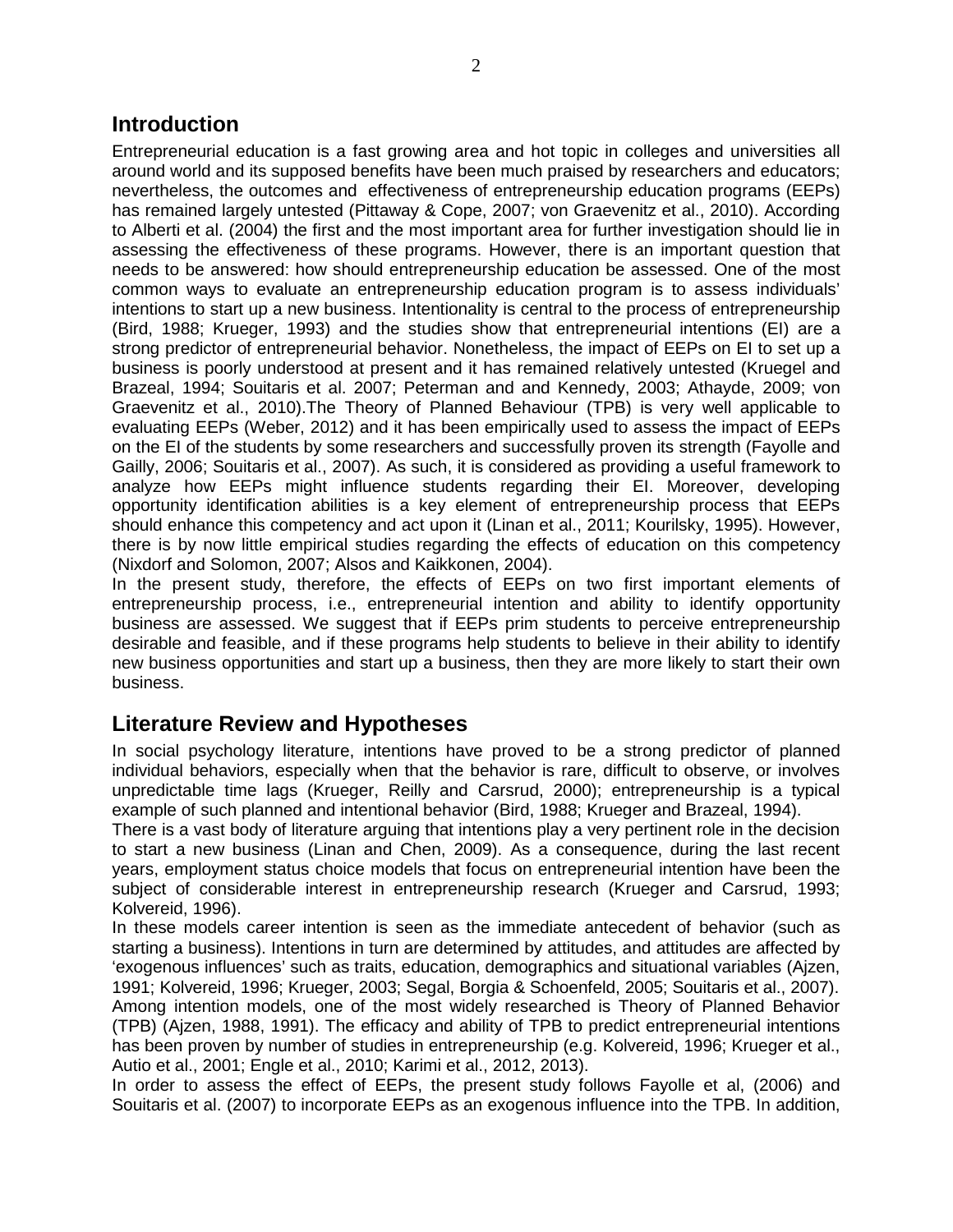this study develops and extends the TPB model by incorporating the perception of opportunity identification as a proximal cause of entrepreneurial intention, and it examines the relationship between this variable and EI and its antecedents.

The central factor of the theory is the individual intention to perform a given behavior. Consequently, the model stresses that three key attitudes or independent antecedents predict intention: attitudes toward the behavior (the degree to which the individual holds a positive or negative personal valuation about being an entrepreneur (Autio et al., 2001; Kolvereid, 1996b), subjective norms (the perceived social pressure from family, friends or significant others (Ajzen, 1991) to start a new business or not), and perceived behavioral control (the perceived easiness or difficulty of becoming an entrepreneur). The theory predicts that the greater the favorable attitude and subjective norm with respect to the behavior, combined with a strong perceived behavioral control, the greater the intention will be to perform the particular behavior. This theory has been applied for the prediction of a wide range of human behaviors (Fayolle et al. 2006) including entrepreneurial intentions.

Krueger and Carsrud (1993) were the first to apply the TPB in the specific context of entrepreneurship education. They pointed out that an education program can have an impact on the antecedents of intention identified by the TPB. Fayolle et al. (2006) found that entrepreneurship education has a strong and measurable effect on the EI of students, while it has a positive, but not very significant, impact on their perceived behavioral control (PBC).

Souitaris et al. (2007) used the TPB in order to test the impact of EEPs on attitudes and intention of science and engineering students. They found that EEPs significantly increased students' EI and subjective norms. However, they did not find a significant relationship between entrepreneurship education and attitudes and PBC. Whereas Peterman and Kennedy (2003) and Athayde (2009) found a positive effect of EEPs on intention and perceived feasibility or attitude of high-school students. Dohse and Walter (2010) reported that EEPs were positively related only to attitude, but not subjective norms and PBC.

Overall, we can conclude that results about entrepreneurship education initiatives are somewhat inconclusive, and that more detailed research is needed to get a full understanding of the link between entrepreneurship education and attitudes–intentions

According to entrepreneurship education literature, opportunity identification could and should be taught and it should be a central topic in programs that aim to train future entrepreneurs (Sacks and Gaglio, 2002). In the same path, DeTienne and Chandler (2004) state that the entrepreneurship classroom is an appropriate place for fostering the skills required to enhance opportunity identification competencies. The results of study done by them indicated that EEPs led to the identification of more opportunities and more innovative opportunities. Munoz and et al. (2011) also reported that EEPs develop students' opportunity identification capabilities. Moreover, some studies show that EEPs can increase entrepreneurial knowledge of students (McNally et al. 2010) and it has been proven that there is a positive relationship between entrepreneurial knowledge and identification of entrepreneurial opportunities (Shepherd & DeTienne, 2005).

**Hypothesis1:** Students that have followed an EEP will have higher (a) attitude towards entrepreneurial behavior, (b) subjective norm about entrepreneurship, (c) perceived behavioral control and (d) entrepreneurial intentions after the program than before the program.

**Hypothesis2:** Students who have followed an EEP the more likely they will be able to identify opportunities for new businesses after the program than before the program

### **Research Method**

During the 2010-2011 academic year, an ex-ante and ex post survey was used to measure the change in students entrepreneurial intentions and opportunity identification over approximately a 4-month period in entrepreneurship courses at six Iranian universities. Our research used a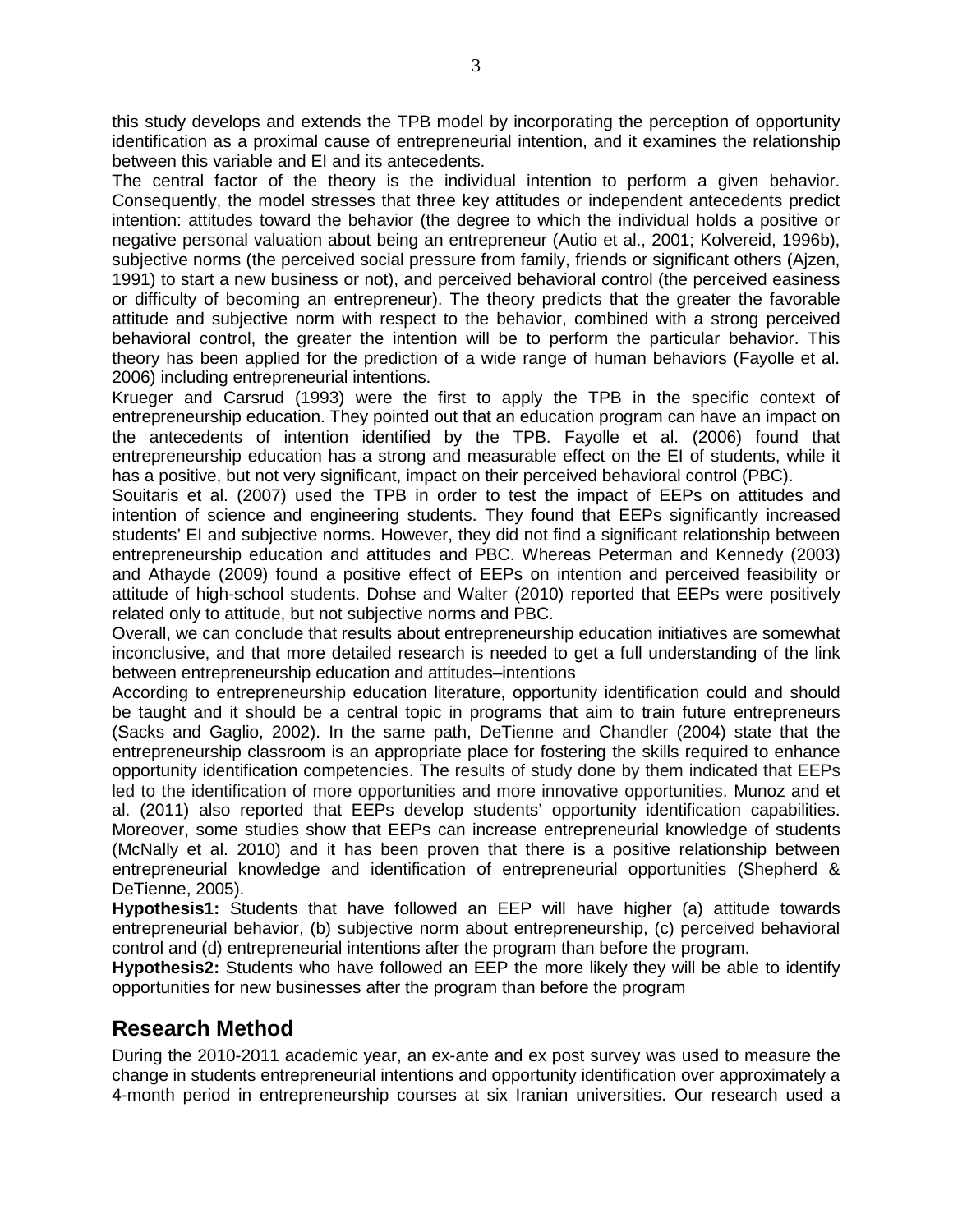quantitative method, including a questionnaire that was handed out at the beginning of the first session (T1) and at the end of the final session (T2) of the courses.

The measure of attitude, PBC, and intention were adopted from Linan and Chen (2009). For subjective norms, we adopted a measure developed by Kolvereid (1996). The perception of opportunity identification competence was measured through eight items selected from the literature on opportunity identification, gauging both the self-perceived ability to recognize opportunities and alertness to opportunities when they exist.

Undergraduate students who enrolled in entrepreneurship courses at the selected universities served as the sample for the study (n=320). The reason for including a high number of different universities was the objective of covering a wide range of different class characteristics and of different ranking of Iranian universities. As not all the students in the university were allowed to take entrepreneurship courses, respondents for our questionnaire were selected on a purposive basis. In the first survey, 275 students participated and in the second survey, 240 students. For 205 students we were able to match the questionnaires (at t1 and at t2). They represent 64 percent of total enrollment in the entrepreneurship courses at the selected universities. A t-test indicated non-significant differences between respondents and "incomplete" non-respondents (students who filled in the t1-questionnaire but failed to respond at t2).

The sample was 205 university students, 86 men (%42) and 119 women (%58), with ages ranging between 19 and 31, and a mean 22.08 years. There was no control groups, just participating students filled out both questionnaires.

In general terms, the distribution of the sample according to college major includes: Agricultural Sciences (49.8%), Engineering Sciences (21.5%), and Business Science (21.5%), other majors (Humanistic and Basic Sciences) (7.2%),

At the general level, we measured the central TPB constructs with a multi-item measure based on the work of previous authors. The responses were given on a 7-point scale ranging from 1 (I totally disagree) to 7 (I totally agree). These items, the sources from where the items were adapted and their reliabilities are summarized in Table 1.

| Construct              | <b>Literature Source</b>                            | <b>No</b><br>οf | Cronbach's<br>alpha |                |  |  |
|------------------------|-----------------------------------------------------|-----------------|---------------------|----------------|--|--|
|                        |                                                     | ltem            | T <sub>1</sub>      | T <sub>2</sub> |  |  |
| Entrepreneurial        | Liñán and Chen (2009); e.g., "I'm ready to make     | 6               | 0.84                | 0.85           |  |  |
| <b>Intentions</b>      | anything to be an entrepreneur".                    |                 |                     |                |  |  |
| toward<br>Attitude     | Linan and Chen (2009); e.g., "A career as an        | 5               | 0.82                | 0.91           |  |  |
| Entrepreneurship       | entrepreneur is totally unattractive to me".        |                 |                     |                |  |  |
| Subjective<br>Norm     | Adapted from Kolvereid (1996b), which has been      | 6               | 0.78                | 0.85           |  |  |
| (belief and motivation | used in Kolvereid and Isakson (2006); Krueger et    |                 |                     |                |  |  |
| to comply)             | al. (2000) and Souitaris et al. (2007):             |                 |                     |                |  |  |
|                        | - Closest family (belief*recoded motivation)        |                 |                     |                |  |  |
|                        | - Closest friends (belief*recoded motivation)       |                 |                     |                |  |  |
|                        | -Important others (belief*recoded motivation)       |                 |                     |                |  |  |
| Perceived              | Linan and Chen (2009); e.g., "Starting a firm and   | 6               | 0.82                | 0.91           |  |  |
| behavioural control    | keeping it viable would be easy for me"             |                 |                     |                |  |  |
| Opportunity            | Adapted from the literature (e.g., Ozgen and        | 8               | 0.83                | 0.81           |  |  |
| identification         | Baron 2007; Singh et al. 1999; Hills 1995; Hills et |                 |                     |                |  |  |
| perception             | al. 1997; McCline et al. 2000; Ucbasaran and        |                 |                     |                |  |  |
|                        | Westhead 2003; Nicolaou et al. 2009); e.g., "I      |                 |                     |                |  |  |
|                        | have a special alertness or sensitivity toward      |                 |                     |                |  |  |
|                        | business opportunities in my environment."          |                 |                     |                |  |  |

**Table 1:** Details of the constructs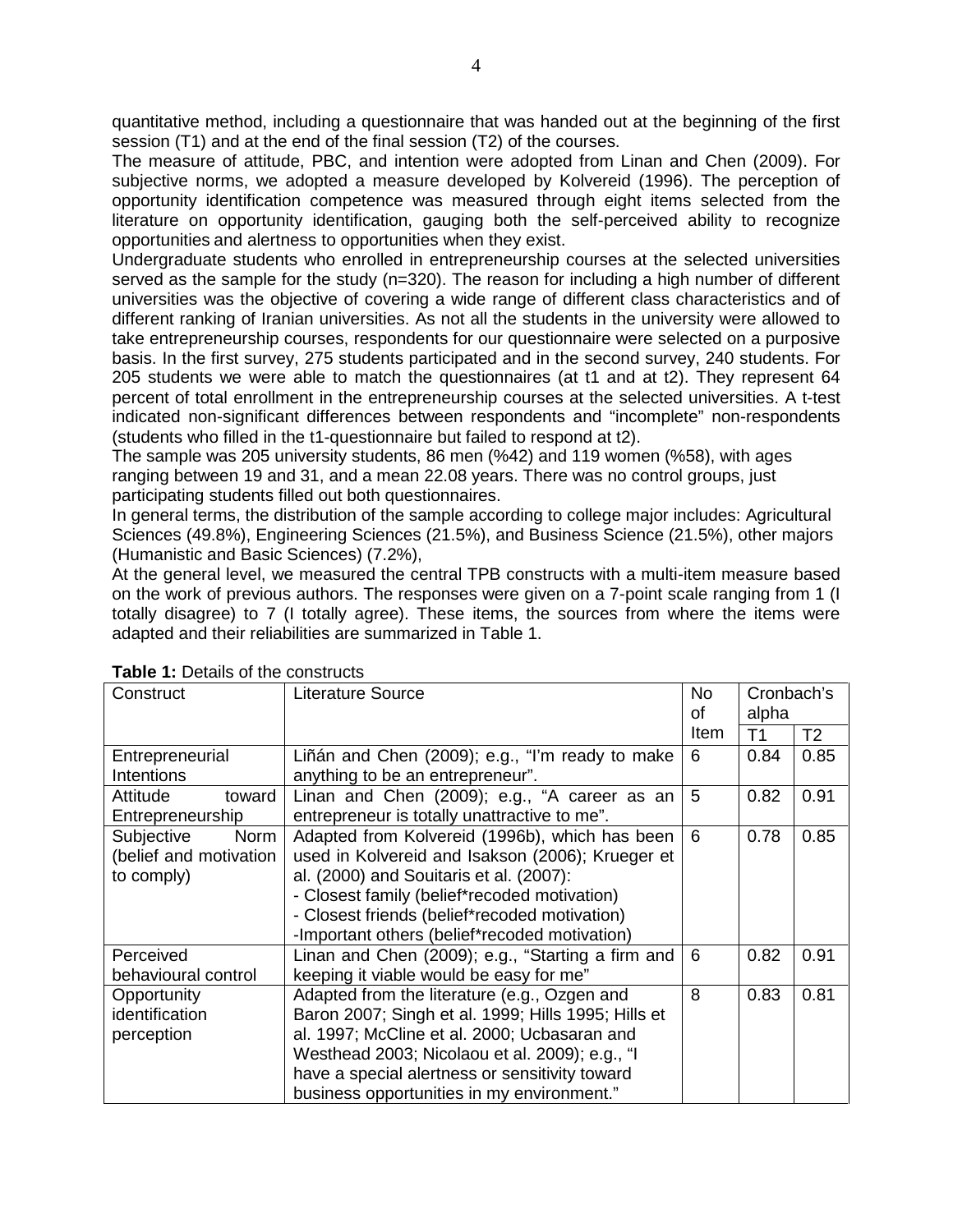The statistical analysis was made in two parts: first, Structural Equation Modelling (SEM) using Amos 18.0 was employed to define the relationship between EI and its antecedents and to test the relationships between PBC, opportunity identification competency, and intention. Second, to test the impacts of EEPs on the students' entrepreneurial attitudes, opportunity identification competency, and intentions, paired t-test was used.

## **Results**

The results revealed that at both pre-test and post-test time, students' EI was significantly influenced by attitudes toward entrepreneurship, subjective norms, and PBC. This confirms the validity of the TPB in this study.

Table 2 summarizes the results of repeated measurement analysis. The results showed positive and significant differences in pre- and post-values of subjective norms and PBC, confirming Hypotheses 2b and 2c.

The significant increase in PBC shows that EEPs have successfully increased the students' confidence in their abilities to start, control, and manage their own business. A possible explanation for this result can be related to the fact that most EEPs try to emphasis on the "leaning-by-doing" component and to expose the students to a real world. According to social learning theory (Bandura 1977, 1982), mastery experience is the most powerful factor in fostering individual's self-efficacy or PBC. The significant increase in mean of subjective norms may reflect the emphasis of EEPs on teamwork and the creation of a new circle of entrepreneurial-minded friends from EEPs.

The results also indicated that although the post-test values of attitudes toward entrepreneurship, opportunity identification, and EI were increased compared to the pre-test ones, however, these increases were not very significant. Thus, hypotheses 1a, 1d, and 2 were not supported.

A possible explanation for our findings is that the students had relatively high attitude and intention at the beginning of the program and therefore there was less scope for changing their attitudes and intention. With respect to opportunity identification, one explanation for this result can be related to the fact that despite the emphasis of EEPs on opportunity identification, most teachers did not pay the necessary attention to fostering this competency in their classes. The results of interviews with some students and teachers after the post-test measurement indicated that this competency was often ignored or received less emphasis during the courses.

| <b>TWIS 2.</b> Troodito of pairball toot for the programs impacts $(11 - 200)$ |                 |           |                     |                |                           |           |  |  |  |
|--------------------------------------------------------------------------------|-----------------|-----------|---------------------|----------------|---------------------------|-----------|--|--|--|
| <b>Scale</b>                                                                   | <b>Pre-test</b> |           | <b>Post-test</b>    |                | <b>Difference</b>         |           |  |  |  |
|                                                                                | М               | <b>SD</b> | М                   | <b>SD</b>      | t(204)                    | D         |  |  |  |
| <b>Entrepreneurial Intention</b>                                               | 4.85            |           | 1.43 5.06 1.32 1.83 |                |                           | 0.068     |  |  |  |
| <b>Subjective Norms</b>                                                        |                 | 2.25 5.67 |                     | 4.08 7.07 3.28 |                           | $0.001**$ |  |  |  |
| Attitude toward Entrepreneurship                                               |                 |           |                     |                | 5.13 0.95 5.22 1.04 0.904 | 0.367     |  |  |  |
| <b>PBC</b>                                                                     | 4.35            |           | 1.32 4.68 1.28 2.92 |                |                           | $.004**$  |  |  |  |
| Opportunity Identification Perception 4.31 1.15 4.38 0.97 0.752                |                 |           |                     |                |                           | 0.453     |  |  |  |
|                                                                                |                 |           |                     |                |                           |           |  |  |  |

| <b>Table 2:</b> Results of paired t-test for the programs' impacts ( $N = 205$ ) |  |  |
|----------------------------------------------------------------------------------|--|--|
|----------------------------------------------------------------------------------|--|--|

*\*\*P<0.01, \*P<0.05*

With respect to opportunity identification, an explanation for this result can be related to the fact that despite the emphasis of EEPs on opportunity identification, some teachers did not pay the needed attention to fostering this competency in their classes. The results of interviews with some students and teachers in post-test time indicated that this competency was often ignored or less emphasized.

The results of correlation analysis revealed that a change in attitude, subjective norms, PBC, and opportunity identification perception was significantly related to an increased intention to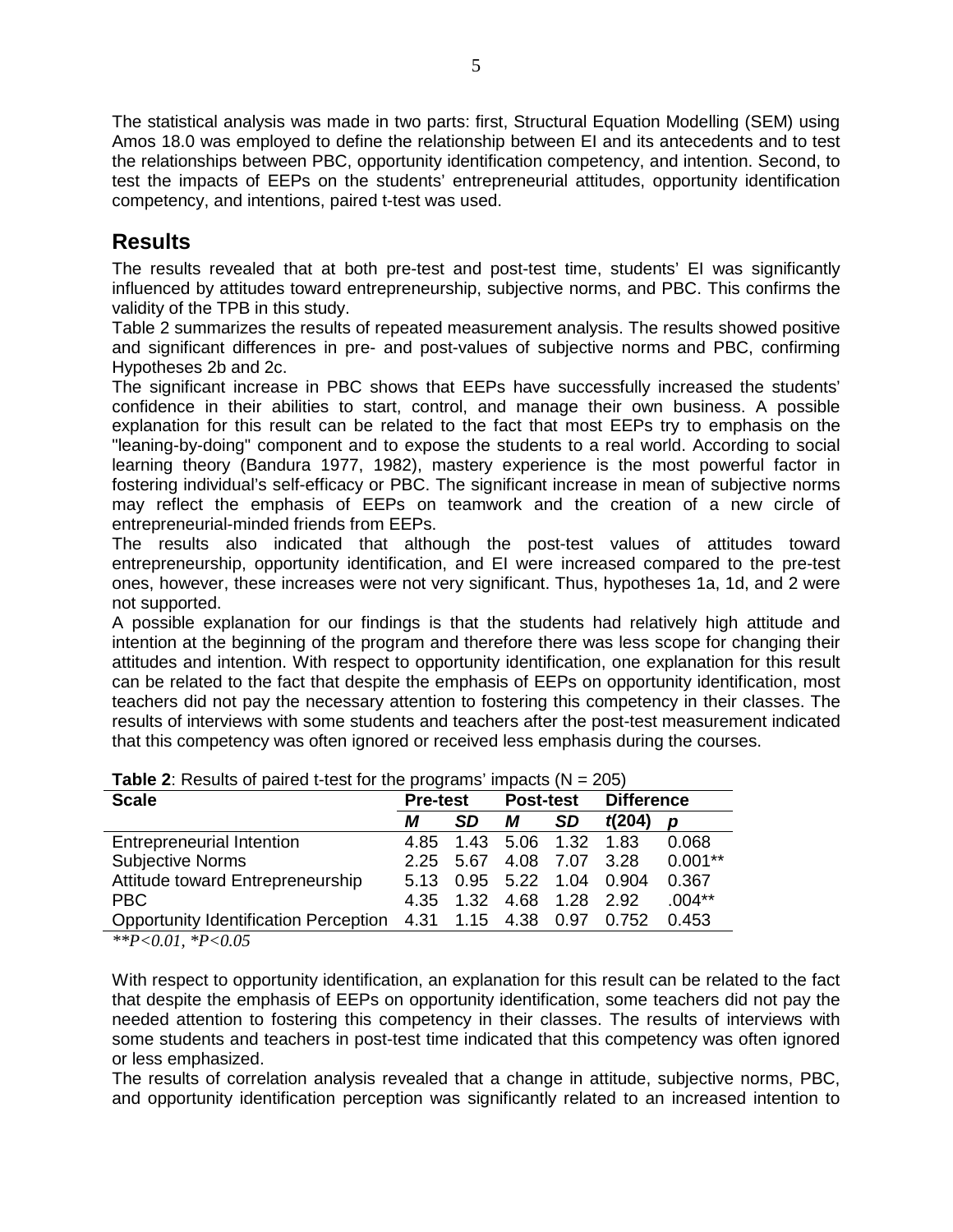start one's own business. In other words, students who had increased their attitude, their subjective norms, their PBC, and their opportunity identification perception had also increased their intention to start their own business.

#### **Implications**

Practically, the study provides valuable information and insight for those who formulate, deliver and evaluate educational programs to increase the entrepreneurial intention of students. Our findings strongly suggest that participation in entrepreneurship education programs can positively influence students' subjective norms and PBC, conforming that universities can shape and foster entrepreneurial abilities and subjective norms through EEPs.

### **Limitations**

The current study has several limitations that provide future research opportunities. We did not have control groups to compare with our treatment groups; therefore, we are unable to determine the exact impact of EEPs on students' EI. Although we can assume that these significant pre-test post-test differences are the results of participating in EEPs because the contents of EEPs are very specific and not duplicated in other courses, however, the availability of a control group would have strengthened our findings. Reliance solely on self-report measures presents another limitation. Future research should include what other than selfreports to assess the impact of EEPs on EI and its predictors. Finally, future research should focus on the intention-behavior relationship. This link has been studied even less than the one between antecedent attitudes and EI. Therefore, the longitudinal study is recommended for future research, as it can capture the changes of entrepreneurial attitudes and intention over time and the subsequent formation of entrepreneurial behavior from intention.

## **References**

Alberti, A., Sciascia, B., & Poli. (2004). Entrepreneurship Education: Notes on an Ongoing Debate. In:*14th Annual IntEnt Conference*. University of Napoli Federico II, Italy.

Alsos, G.A. and Kaikkonen, V. (2004), 'Opportunity recognition and prior knowledge: a study of experienced entrepreneurs', paper presented at *13th Nordic Conference on Small Business Research*, Tromsø (Norway),10–12 June.

Athayde, R. (2009). Measuring Enterprise Potential in Young People. *Entrepreneurship Theory and Practice*, 33: 481–500.

Bandura, A. (1977). *Social learning theory*. Englewood Cliffs, NJ: Prentice-Hall.

Bandura, A. (1982). [Self-efficacy mechanism in human agency.](http://des.emory.edu/mfp/Bandura1982AP.pdf) *American Psychologist, 37*, 122-147.

Bird B., (1988), "Implementing Entrepreneurial Ideas: The Case for Intention", *Academy of Management Review,* 13(3): 442-453.

DeTienne, D. R., & Chandler, G. N. (2004). Opportunity Identification and Its Role in the Entrepreneurial Classroom: A Pedagogical Approach and Empirical Test. *Academy of Management Learning & Education, 3*(3), 242-257.

Dohse, D., and Walter, S. (2010). The role of entrepreneurship education and regional context in forming entrepreneurial intentions. Working Papers 2010/18, Institut d'Economia de Barcelona (IEB).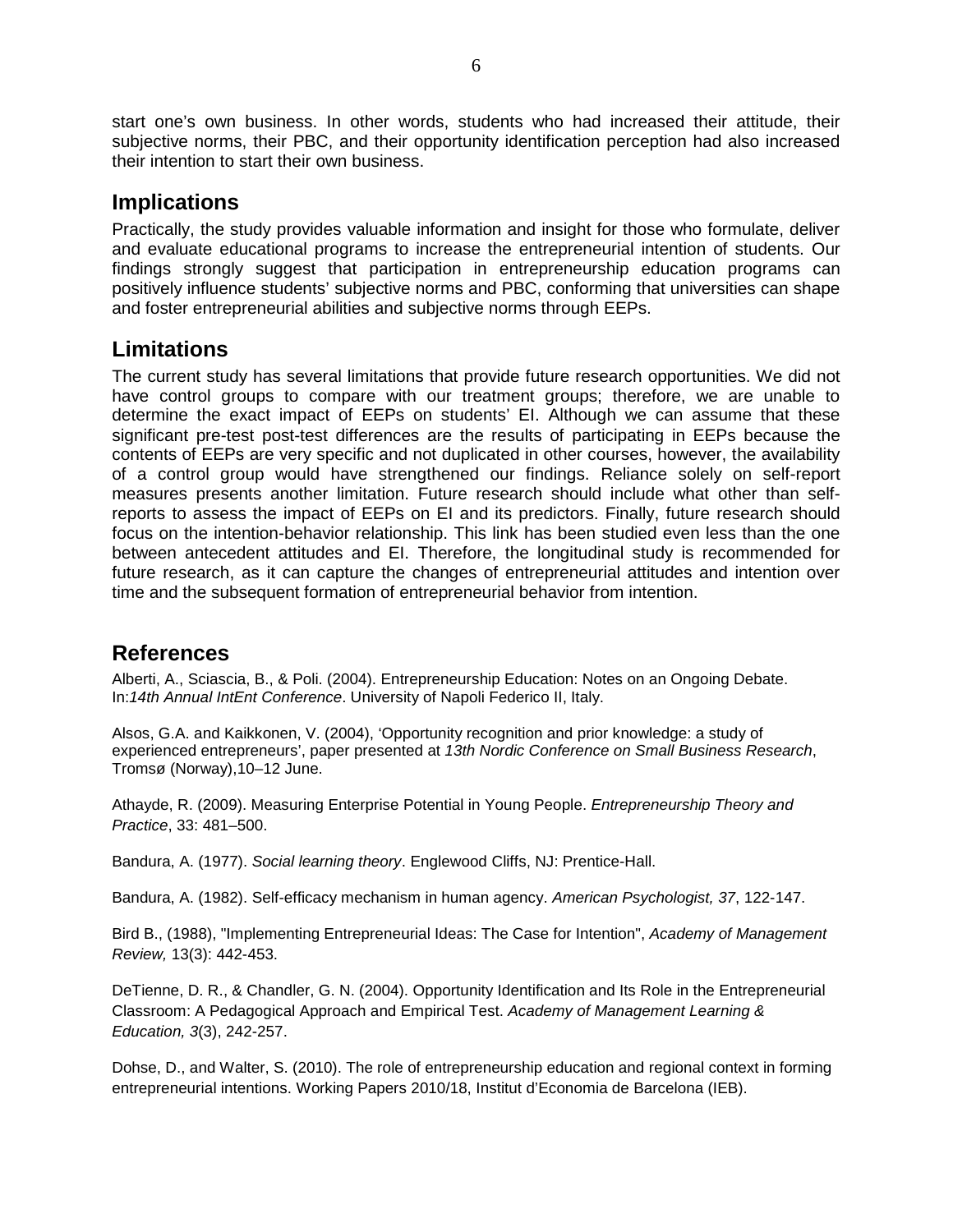Fayolle, A., B. Gailly, et al. (2006). Effect and Counter-effect of Entrepreneurship Education and Social Context on Student's Intentions/Efectos de la formación y el contexto social sobre las intenciones empresariales de los estudiantes. *Estudios de Economía Aplicada* 24: 509-523.

Fayolle, A., Gailly, B., & Lassas-Clerc, N. (2006). Assessing the impact of entrepreneurship education programmes: a new methodology. *Journal of European Industrial Training, 30*(9), 701-720.

Hills, G. E. (1995). Opportunity Recognition by Successful Entrepreneurs: A Pilot Study. In W. D. Bygrave, B. J. Bird, S. Birley, N. C. Churchill, M. Hay, R. H. Keeley, and W. E. Wetzel, Jr. (Eds.), *Frontiers in Entrepreneurship Research 1995*, pp.105–117, Wellesley, MA: Babson College.

Hills, G.E., Lumpkin, G. T. and Singh, R. P. (1997). Opportunity Recognition: Perceptions and Behaviors of Entrepreneurs. In P. D. Reynolds, W.D. Carter, P. Davidsson, W.B. Gartner, and P. McDougall (eds.) *Frontiers in Entrepreneurship Research 1997*, pp. 330–344, Wellesley, MA: Babson College.

Karimi, S., Chizari, M., Biemans, H. J. A., & Mulder, M. (2010). Entrepreneurship Education in Iranian Higher Education: The Current State and Challenges. *European Journal of Scientific Research, 48*(1), 35- 50.

Karimi, S., Biemans H.J.A., Lans T., Chizari M. and Mulder M. (in press). The Impact of Entrepreneurship Education: A Study of Iranian Students' Entrepreneurial Intentions and Opportunity Identification. Journal of Small Business Management.

Karimi, S., H.J.A Biemans, T. Lans, , M. Mulder, and M. Chizari. (2012). The Role of Entrepreneurship Education in Developing Students' Entrepreneurial Intentions. Available at SSRN: http://ssrn.com/abstract=2152944

Karimi, S., H.J.A Biemans, T. Lans, M. Chizari, M. Mulder, and K. Naderi Mahdei. (2013). Understanding role models and gender influences on entrepreneurial intentions among college students. Procedia - Social and Behavioral Sciences, forthcoming.

Kolvereid, L. (1996a). "Organizational employment versus self-employment: reasons for career choice intentions," Entrepreneurship Theory and Practice, 20(3), 23-31.

Kolvereid, L. (1996b). "Predictions of employment status choice intention,". Entrepreneurship Theory and Practice, 21 (1), 47-57.

Kourilsky M. (1995) "Entrepreneurship Education: Opportunity in Search of Curriculum", Centre for Entrepreneurial Leadership - Ewing Marion Kauffman Foundation, Missouri

Krueger NF, Carsrud AL (1993) Entrepreneurial intentions: Applying theory of planned behavior. Entrepreneurship and Regional Development 5: 315–330

Krueger, N. & Brazeal, D. (1994). Entrepreneurial potential and potential entrepreneurs. Entrepreneurship Theory & Practice, 19(2), 91-104.

Krueger, N. (1993). The impact of prior entrepreneurial exposure on perceptions of new venture feasibility and desirability. Entrepreneurship: *Theory and Practice,* 18(3l): 5-21.

Liñán, F., Rodríguez-Cohard, J. C., & Rueda-Cantuche, J. M. (2011). Factors affecting entrepreneurial intention levels: a role for education. *International Entrepreneurship and Management Journal, 7*(2), 195- 218.